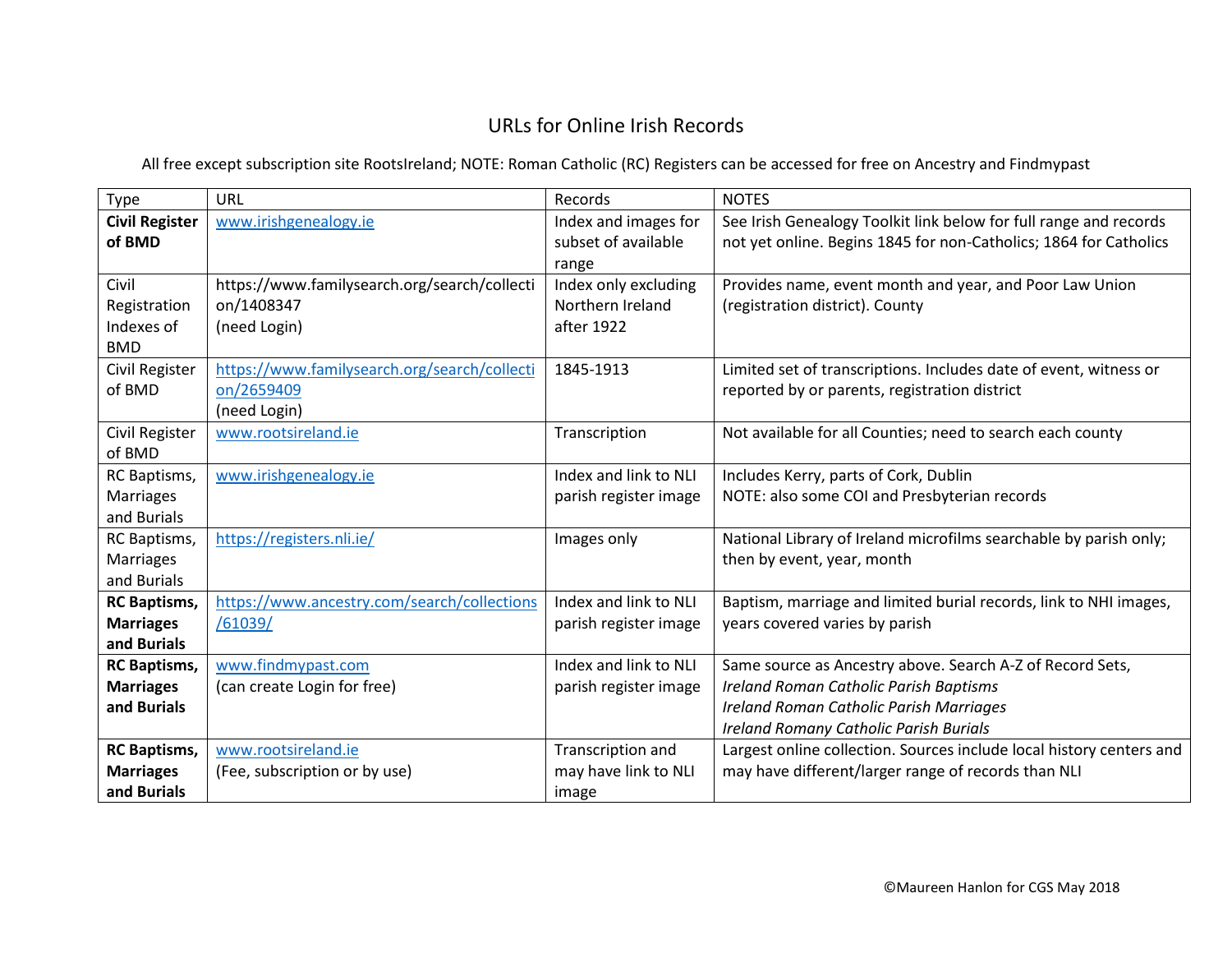| Type                           | URL                                                                       | Records                                                            | <b>NOTES</b>                                                                                                                                                                                 |
|--------------------------------|---------------------------------------------------------------------------|--------------------------------------------------------------------|----------------------------------------------------------------------------------------------------------------------------------------------------------------------------------------------|
| <b>COI Registers</b>           | www.ireland.anglican.org/about/rcb-                                       | Database of available                                              | "Color-coded resource accounting for what survives, where it is,                                                                                                                             |
|                                | library/list-of-parish-registers                                          | records                                                            | with additional information of copies, transcripts and online<br>indexes"                                                                                                                    |
| <b>Census</b>                  | http://www.census.nationalarchives.ie/                                    | Transcripts and<br>image of Household<br>Return and other<br>forms | 1901 and 1911; Census fragments and substitutes                                                                                                                                              |
| Griffith's<br><b>Valuation</b> | http://www.askaboutireland.ie/griffith-<br>valuation/                     | Transcript, image of                                               | Search by Surname or Location, extra resources including map<br>with townland boundary                                                                                                       |
| <b>Names</b>                   | https://www.johngrenham.com/surnames/                                     | page, map<br>Surname database                                      |                                                                                                                                                                                              |
|                                |                                                                           | with variants, maps                                                |                                                                                                                                                                                              |
|                                |                                                                           | of distribution, more                                              |                                                                                                                                                                                              |
| <b>Names</b>                   | http://www.swilson.info/sdist.php                                         | Distribution of names<br>1847 and 1864                             | Based on Griffith's Valuation                                                                                                                                                                |
| <b>Names</b>                   | http://www.from-ireland.net/irish-<br>names/latin-names-in-english/       | Article                                                            | List of equivalent English versions for Latin names (seen in church<br>records)                                                                                                              |
| <b>Names</b>                   | https://dcms.lds.org/delivery/DeliveryManag<br>erServlet?dps pid=IE105460 | <b>Booklet</b>                                                     | A Rose by Another Other Name: Guide to Irish Christian Names<br>Author Judith Eccles Wight, permission received to share. 27 page<br>reference with English, Gaelic variations of first name |
| Land                           | https://www.johngrenham.com/places/                                       | Place lookup, maps<br>with drilldown to<br>places                  | Comprehensive source for townland, parish, Poor Law Union<br>lookup and location. Need to match spelling in database                                                                         |
| Land                           | https://www.swilson.info/townlands.php                                    | Townland lookup                                                    | 1851 source, provides civil parish and Poor Law Union, barony                                                                                                                                |
| Land                           | https://www.logainm.ie/en/                                                | Townland lookup<br>with alternatives,<br>maps                      | Includes alternate spellings or suggestions if spelling entered<br>doesn't match                                                                                                             |
| Land                           | http://www.swilson.info/rcparishlink.php                                  | Civil and RC parish<br>equivalent lookup                           | 1832 source, can enter either Civil or RC parish and find<br>equivalent other(s). Some RC parishes include multiple civil<br>parishes                                                        |